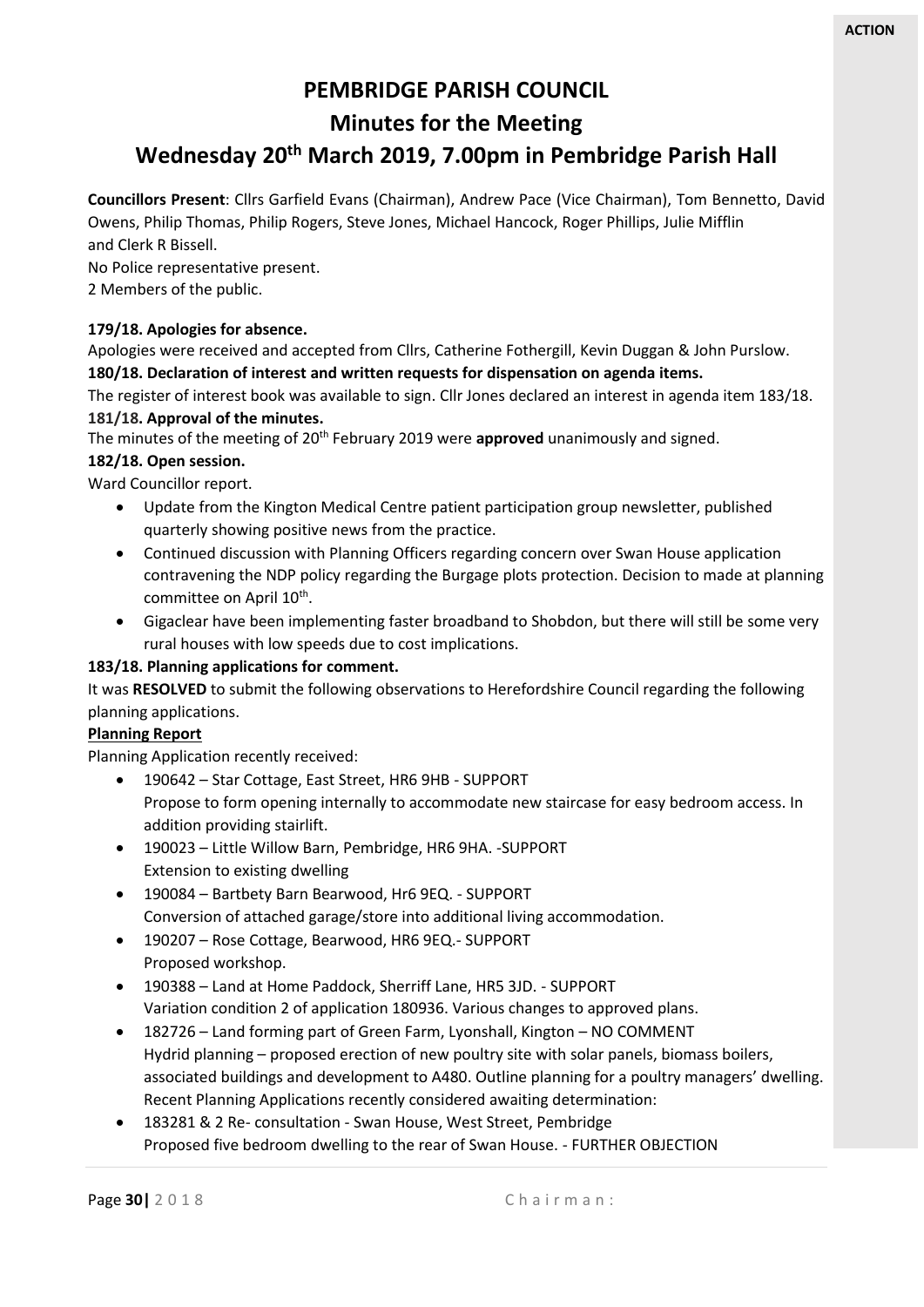- 183281 & 2 Swan House, West Street, Pembridge OBJECT
- Proposed five bedroom dwelling to the rear of Swan House.
- 183871 The Grove, Noke Lane, Pembridge HR6 9HP. SUPPORT
- Installation of a waterwheel and channel adjacent to the existing weir.
- 182652 Land to the rear of the Gables, East Street, Pembridge HR6 9HD OBJECT
- Proposed erection of 9 dwellings
- (note replace applications 172233 5 dwellings, 172242 1 x self build & 172234 1 x self build all withdrawn).
- 182073 Shobdon Airfield, Airfield road, Shobdon, Herefordshire. NO OBJECTION.
- Retrospective for free fall parachuting, the operation for tandem and solo jumps.
- 172253 Land at Townsend farm, East Street, Pembridge. SUPPORT
- Proposed 5 dwellings with garages. Formation of vehicular access.

## Planning Decisions.

• 190504 – Moreton, Bridge Street, Pembridge HR6 9EU. – **SUPPORT - APPROVED** Tree works to yew, reduce canopy by 50%. Branches encroaching the road, telephone wires and roof.

## **184/18. Neighbourhood Development Plan Update.**

Cllr Pace reported the Pembridge Neighbourhood development plan referendum was held on  $28<sup>th</sup>$ February where the plan received a positive referendum result from 29.1% turnout.

- Yes 205 votes / 82.3%
- No 44 votes  $/$  17.7%
- The plan will now be adopted by Herefordshire Council as statutory planning policy.

Cllr Rogers formally congratulated Cllr Pace, the clerk and the Steering group for the considerable hard work, tenacity and determination to produce the plan as it is an important achievement to protect planning in Pembridge parish. Cllr Pace personally thanked the clerk.

## **185/18. Finance Report and approve payments.**

### **Financial Report**

Bank reconciliations completed using VT cashbook for February 2019.

Balances at end February 2019:

| Current Account:                 | £32270.84 |
|----------------------------------|-----------|
| Tracker Account:                 | £ 5959.06 |
| <b>National Savings Account:</b> | £11925.98 |
| Income since last meeting:       |           |

### None

### Requests for payment: **ALL APPROVED**

Toilet Cleaner, Clerk's salary & HMRC for March 2019 as previously agreed by Parish Council NEST pension contribution as per agreed payment schedule.

| <b>West Mercia Energy</b> | Jan Elec toilet block - Paid | 18.53  | $+VAT$ |
|---------------------------|------------------------------|--------|--------|
| Clerks expenses           | Mar/Apr                      | 51.72  |        |
| One Stop                  | Magazine April / May         | 300.00 |        |
| Clean My                  | Soap                         | 8.84   | +VAT   |
| <b>PIPS</b>               | <b>Grant 2018</b>            | 700.00 |        |
| H Vaughan                 | Legal Fees                   | 300.00 | +VAT   |
| Herefordshire             | <b>Blue trade sacks</b>      | 65.50  |        |
| Council                   |                              |        |        |

### **186/18. Clerks report.**

- Mowing contract signed and organised for 2019.
- NDP referendum results published.